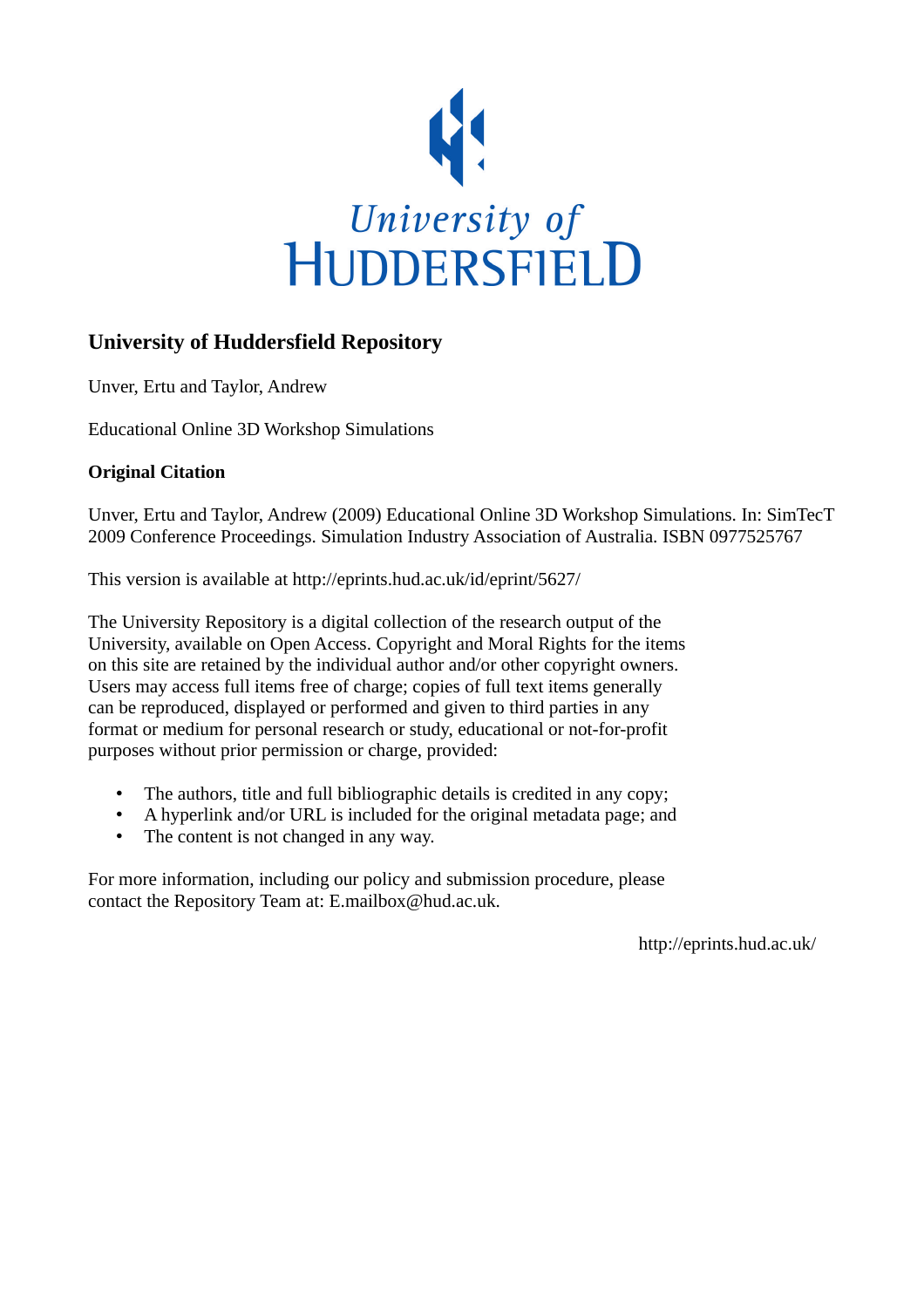# **Educational Online 3D Workshop Simulations**

# **Ertu UNVER Senior Lecturer; Andrew TAYLOR Senior Lecturer**

*University Of Huddersfield [e.unver@hud.ac.uk](mailto:e.unver@hud.ac.uk) [a.taylor2@hud.ac.uk](mailto:a.taylor2@hud.ac.uk)*

### **Abstract.**

This paper describes the stages in the development of an online 3D interactive virtual learning environment for use in art and design higher education. The 3D interactive environment enables users to experiment within virtual workshop and studio spaces independently or as multi-user groups. The environment will create opportunities for adding interactive 3D on-line teaching support materials, links to "live" lectures and provides real-time distance communication learning and training experiences for students working out on industrial placement and internationally on franchise courses.

The intersection of play, pedagogy, and technology within the project, has been developed through the strategic use of 3D modeling, animation, and virtual 3D programming software. The research team has investigated and applied new ways of teaching, learning and creative thinking by using game structures and functionality as a framework. The conclusions discuss the value and potential benefits for introducing interactive game-style learning tutorials into new areas of education.

### **1. INTRODUCTION**

The focus of the paper is on a research project to develop an online 3D virtual interactive workshop for use as a virtual learning support environment in the School of Art, Design and Architectural (SADA) at the University of Huddersfield. The design, development and functionality of interactive web based 3D environments, linked with the most effective ways to communicate, integrate and embed evolving CAD/CAM industry processes into art, design and technical workshop practices and other essential workshop health and safety support information have been investigated in this project.

The research project was funded by the University of Huddersfield teaching and learning research fund The initial stages of development are the interactive visualisation of 3D Computer Aided Manufacturing (CAM) operations, linked with 3D workshop health and safety support training and online 3D learning demonstration tools. The virtual workshop is just one area of development within a larger 3D University environment where different clusters are virtually connected together in order to integrate learning of different practices and technologies. Using 3D modelling software and interactive 3D game programming technologies, the team have also accurately modeled and simulated the workshop building which has been fitted with virtual furniture, engineering machinery, avatars and functionality. The buildings near to the workshop were also modelled including the Creative Arts Building (CAB).

# **1.1 CAD/CAM workshops in art, design and architecture**

The recent investment by the School of Art, Design and Architectural (SADA) in laser cutting and 3D Rapid Prototyping (RP) machines has massively increased the volume of use by students. High quality, on demand, consistent technical support and learning skills development communication is now expected from the technical and academic staff. The 3D workshop has two 3D Stereo lithography printers, two laser cutters and a wide range of other cutting, moulding, manufacturing and finishing machinery purchased for use on product and transport design courses. The textile department has also recently purchased a soft material laser cutter for use with paper, fabrics, plastics and other flexible substrates. This laser cutter is often used in parallel with the output digital fabric printers, embroidery, knitting and weaving machines by textiles, surface design, crafts and fashion students to produce a diverse range of work.

An increasingly high volume of additional student and staff users from architecture, fine art, multimedia, interior design, communication arts (advertising, graphics & illustration) courses are entering the 3D and textiles workshops to locate these new technologies. Due to their lack of experience in technical workshops all new students must receive an induction. Regular technician demonstrations are used to support project academic delivery. Students are shown safe operational usage methods of 3D printing, laser cutting and other production machines in the SADA workshops. The technician-demonstrator staff offers a range of one to one and small group support in collaboration with academic delivery.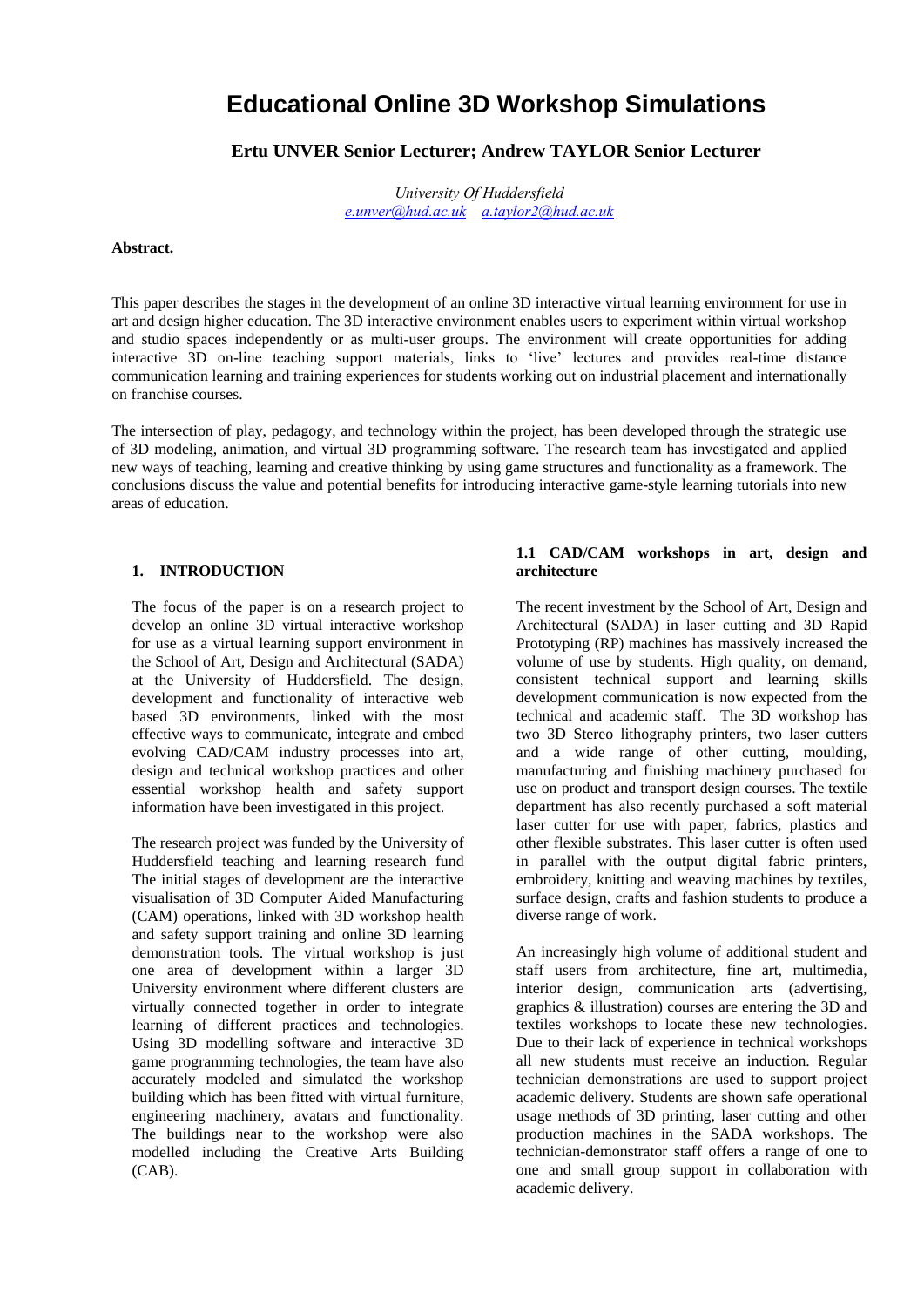After being inducted, there is a constant flow of students asking technicians to laser cut diverse styles of designs onto a diverse range of material selections, this intensifies with project deadlines and annually towards graduate examination/exhibitions.

The digitally produced design files are usually not correctly prepared for cutting by students. The technicians must first check and clean, edit and process each student design before they can be sent to the laser cutter computer. Up to date monitoring and communication of health and safety information and repeat demonstrations are also required on a day to day frequency. These essential support and demonstration services are all being provided in very limited physical spaces to an increasing number of students with ever more diverse course project requirements.

Current teaching and learning practice within art and design education, includes many different academic and technical staff presenting technical input and output details on different modules and industry linked projects. Specific user guides, tutorials and manuals information are made available to support the learner, and can be accessed from the university intranet via SADA page links into the Blackboard VLE and to other school/course related links. Learning materials can also be accessed directly from lecturers in the studios who give demonstrations on large plasma screen. However, there is an ingrained reliance on low quality black and white photocopied handouts. Photocopied handouts are high cost, text heavy and offer limited interest for new learners in design to production learning translation. (Sheard, Ahmed 2007)

# **2. BACKGROUND**

21<sup>st</sup> Century learners belong to the 'Generation Now' culture (Tresser, 2007); young people are actively engaged in play and are developing advanced communication skills that naturally equip them with the skills to be confidently active learners in a universal web based multi-dimensional society. The extensive globalization of the world"s cultures, it could be argued, is evolving all cultures into alternative technological connected spaces that are functioning from nonsequential online web inter-dependant interaction. (Sheard, Ahmed 2007,Squire,2003)

The cultural engagement and interest in recreational and educational gaming has led to increased research into 3D gaming technology and engagement/learning theory, focusing on the effect of using games in practice, for training and to develop the structure of cooperation in game play situations. (Elliot, et al, 2002, Hoare, 2005, Octar, 2006) The serious implications of gaming in education are still relatively new, but the application potential is rapidly unfolding as demonstrated in this research. Balkin predicted this in 2004 and states that,

"...as multiplayer game platforms become increasingly powerful and lifelike, they will inevitably be used for more than storytelling and entertainment. In the future, virtual world"s platforms will be adopted for commerce, for education, for professional, military, and vocational training, for medical consultation and psychotherapy, and even for social and economic experimentation to test how social norms develop. Although most virtual worlds today are currently an outgrowth of the gaming industry, they will become much more than that in time." (Balkin, 2004)

The applied use of 2D and 3D digital tools for manufacture can assist the learner in his/her thinking process from the original concept to the product. Designing is an iterative process. In traditional art and design studio culture, courses are orientated around practice, and focused within both independent and collaborative project based learning and teaching. Students experiment using a range of media and tools for the development of all projects. During this process the student is encouraged to acquire the non-sequential development of new skills to design and then produce art or product in all its varieties and forms.

CAD and CAM technologies are now used extensively in schools (GCSE/A/S level), colleges (BTEC foundation) and universities for learning in art, design, engineering and medical subjects. The majority of new learners are entering HE education skilled at interfacing multiple varieties of digital hardware devices and graphic software interfaces. The use of social online messaging is now culturally, socially and globally embedded and is mainly used by teens and early 20s. Adobe Creative Suite is extremely popular and extensively used outside the educational environment by school, college and university students for independent editing, experimentation and communication of images.

# **3. 3D VIRTUAL ART & DESIGN PROJECT**

The main objective of the project was to build a 3D virtual workshop learning environment that can be accessed online. Using 3D modeling software and interactive 3D game programming technologies the workshop building has been accurately modeled and simulated. See Figure1:



Figure 1. 3D Modelling of studio and workshop with machinery, furniture and computers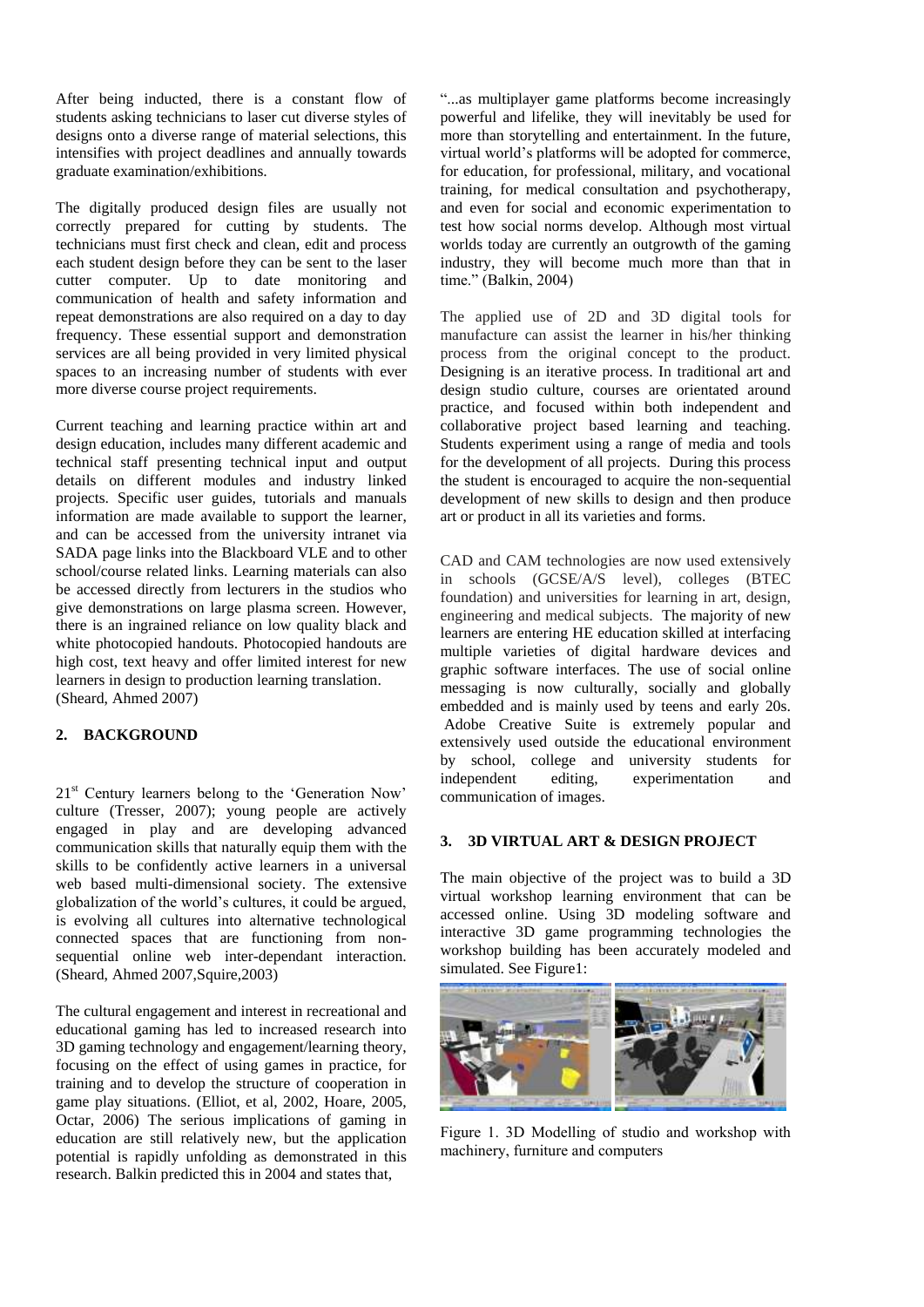The methods applied for building and developing virtual spaces within the 3D environment for modeling, character styling and functionality of objects are as follows:

- Research, planning and design
- Concept layout: ideas development, illustration and story boards
- 3D modeling of the workshop physical spaces
- Creation of textures, lighting, sound, video
- Simulation of laser cutting process, and other CAD/CAM processes and machinery
- Health and Safety simulations for all potential  $\bullet$ hazardous events.
- Simulation of stereolithography machine
- Programming, testing and evaluation with users in education.

#### **3.1 Development of workshop and studio spaces**

This section describes the developing stages of the project. The research project team is made up of three undergraduate 3D; product and transport students, a postgraduate MA 3D Design student and two academics from the department of architecture and department of design. The year 2 undergraduate students were selected for their experience in 3D software. The MA 3D student was selected to solve transferring issues with basic interaction. The buildings, interior details and all machines were photographed to use as templates for creating accurate 3D models. The product design student used Solidworks to model all machines and the furniture. The transport design students used 3D Studio Max, Alias Design Studio to model the workshop building (exterior and interior fittings) added textures, and lighting. 3D animations of workshop and studio spaces (Doherty, Smith, 2008) were created to visualise first stage modelling and to evaluate the next stage before using 3D interactive programming software (Fig 2).



Fig 2 Workshop Building

The team used the 2D technical architectural plans which were used by students to model 1:1 scale of the CAB building and the campus. See Fig 3



Fig 3: CAB building

The 3D models created in different packages were imported into 3D Studio Max. As these files consist of a high number of polygons files were merged and optimized. Pivot points for all the moving and rotating objects in the environment, such as doors were set in the exact hinge position. The next process was texturing and each image was optimised, cropped and cleaned up using Adobe Photoshop software.



Fig 4. Use of Characters / Avatars in the environment

The interactive 3D programming software used in this research is Virtools which includes a plug in for exporting 3D Studio Max 3D scenes to Virtools. This process was time heavy as material and lighting conditions used in 3D studio Max are not supported in Virtools. The tens of thousands of surfaces for all inside and outside surfaces need to be well organised, checked and adjusted for accuracy before any of the interactive programming commences.

### **3.2 Programming:**

Virtools software was used to programme realistic simulations. When programming is added 3D objects interact together with associated behaviors. The team decided to use Virtools because of the following reasons: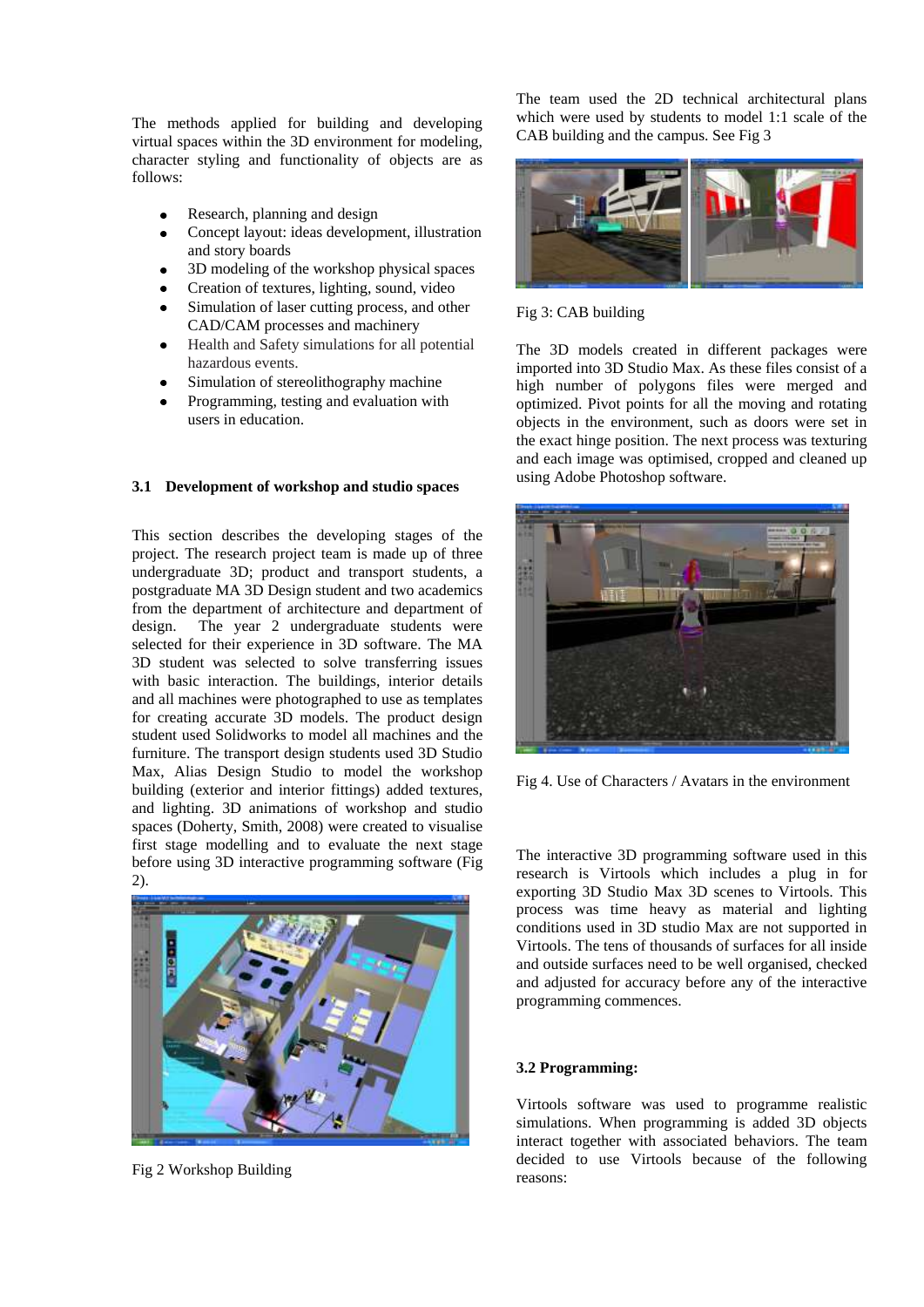- The team consists of academics and students from art and design backgrounds so Visual Scripting was essential for ease of use. If needed Virtools Scripting Language, C++ is available but not used.
- The following modules in Virtools were used to add interactivity: Behaviour library, Physics library, Multiuser functionality, web export functionalityr, VR Library and Publisher.
- Easy use of characters and their operation (see  $Fig.4)$



Fig 5 Virtools Programming

In Virtools, initially doors were programmed to open and close if a character is within a certain proximity (Fig 5). Number of characters were included and programmed for walk, run, turn, crawl etc. Walls were programmed as solid so characters could only go through the doors. Other characters were preprogrammed to walk. Floors and collision detection were also added. (Fig 6)



Fig 6 Character programmed to interact

# **3.3 Machine simulations.**

In the workshop selected machines were simulated such as a lathe. In order to operate the lathe or other machines a user is asked by text command shown on the screen, if they are wearing protective goggles which are available on the wall. If they have selected the goggles from this location, the Lathe can then be activated by clicking on the red lever shown in Fig.7. The machining process and the machine parts are then explained using text and machine sounds. On activation the chuck rotates with a simultaneous machining sounds. The tailstock, carriage and saddle have all been programmed to move along the relevant axis direction when activated.



Fig 7 Lathe Simulations



Fig 8 Laser Cutter Simulations

# **3.4 Laser Cutting simulations:**

The laser cutting machine simulations shown in Fig 8. have been created to incorporate a integrated online real life sample library database. A library of different materials as a reference has also been identified for including in the virtual environment. This initial research has produced a range of soft materials and hard materials for example: crimpline, polyester and fiber glass, mats of cork, silicon, latex, solid rubber, cellular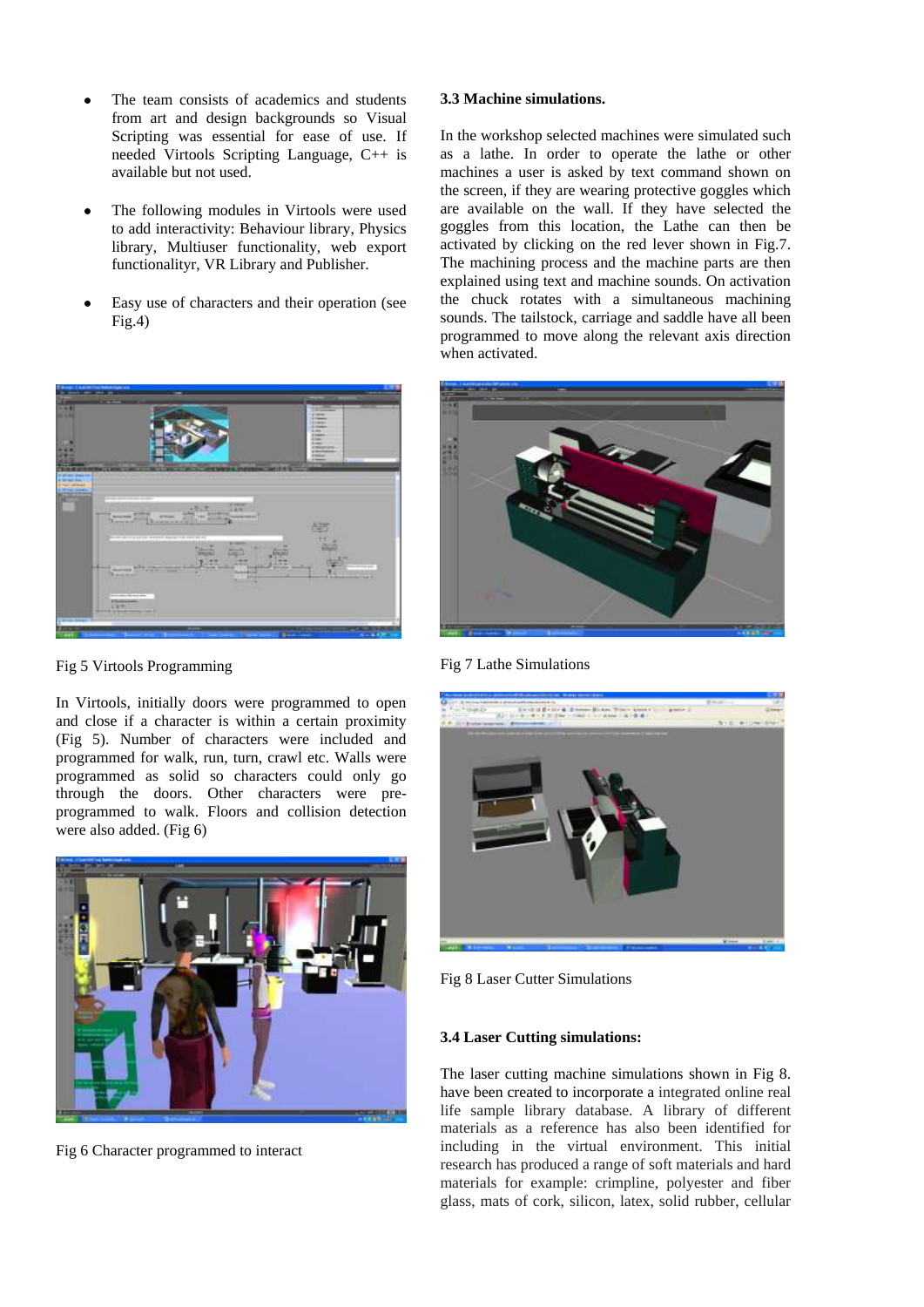rubber, foam rubber, acrylic sheets, polypropylene, macrolon, epoxy resin and polyester resin, teflon and polyamide plastic which could be cut with a selection of variable parameters.

This virtual machine has been programmed with information on laser settings (power, speed and resolution) so only available and safe materials can be selected for real life cutting. The data gathered and included in the machine simulation will enable students to test whether the intended cutting process is possible without taking technical team time.

ZCorp Rapid Prototyping (RP) machine was also simulated to demonstrate the RP process, this informs the user of sizes, material limitations, cost, other advantages and disadvantages compared to other 3D RP machines available in the workshop.





Fig 9 RP Machine Simulation Fig 10 RP Machine Operation

RP or Stereo Lithography is a process that prints many layers of powder or resin to build a complete physical model from a 3D CAD model. Figure 10 shows the virtual production of a 3D model being built layer by layer. In this simulation users can move the camera mode using assigned keyboard commands to look around and zoom in out. The user selects the handle on the top door of the RP machine, and the door can be opened. Users are instructed to move the mouse over the actively programmed areas to encourage experimental testing and learning of possible functionality and materials usage. Instructions for use are scrolled onto the screen in text format and exact operational sound is played when operating.

# **3.5 Health and safety simulations:**

To simulate health and safety procedures the following simulations were added into the virtual 3D workshop environment:

Fire:

Fire randomly starts in any location especially in the workshops. Procedures using text and sound for students and staff to use for induction and repeat learning have been programmed.

- Students are required to leave the building using their avatar and go to approved meeting location. These directions are simulated so that the fire collection point location has been understood safely without cost eg. Fire service callout.
- Allocated health and safety staff are required to immediately dress in Luminous safety jackets and check each studio and room and direct students to the nearest exit to meet at the fire collection point away from the workshop.
- The staff needs to visually check the doors during the fire alarms and nobody goes in or out until fire service arrives.

### Accident:

Students while using the machines can easily injure their body, and the programmed procedure included in the workshop simulation is:

- Find the nearest health and safety person, if they are not available the user's avatar is directed to the next available options.
- If the accident is very serious, the simulation asks questions about who will be the next contact persons and offers other information about contacting an ambulance and the hospital location.
- Other health and safety issues, basic health and safety guides. Such as goggles, gloves, hair and clothing and bags guidelines.

The objective for developing the 3D simulation is that students can pre-learn or re-learn to use the actual machine in the virtual workshop. The user/learner can see how machinery operates, learn about the limitations, advantages other real world processes in advance independently. If the students have were absent from the technician"s introductory demonstration or had difficulties with learning then they can revisit and learn in their own time.

# **4. CONCLUSION**

Based on the initial research and developmental work in the virtual environment, we believe that this project has the potential to extend far beyond the "traditional" glass, bricks and mortar learning and teaching experience for everyone; students, and staff at all levels within the University of Huddersfield. Workshop, CAB and other university buildings have been developed that are exactly to scale which provides a simulated location campus arrangement for users in the Virtual environment to navigate around and to ensure that users